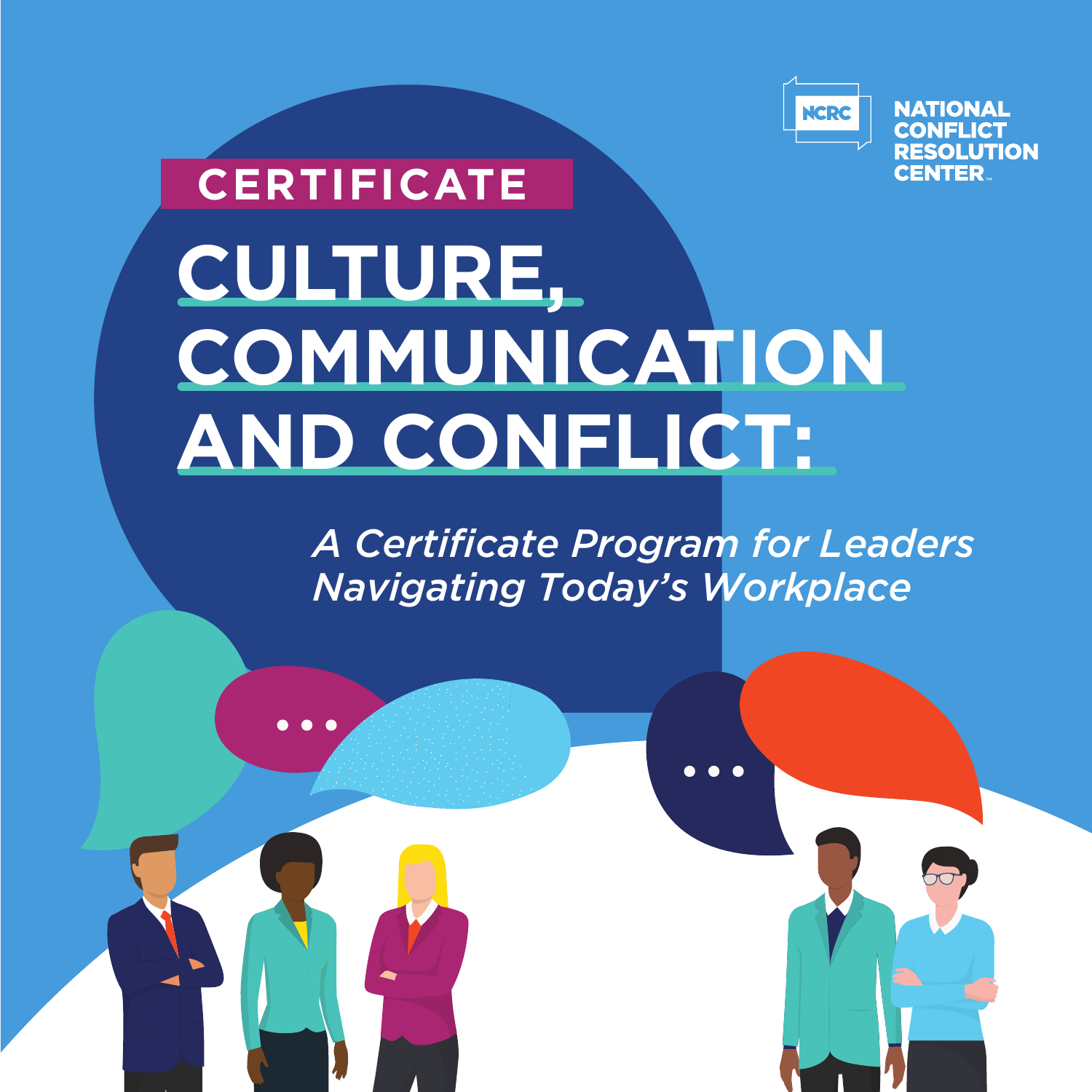### **The #MeToo Movement. Racial Injustice. Polarization. Hybrid Work Policies.**

**There are so many issues that create conflict in the workplace—issues that leaders like you grapple with daily.**

## **"Culture eats strategy for breakfast."**

**— Peter Drucker**  *Leading Management Consultant and Author* 

**This certificate program provides you with the skills to:**

- 
- 
- 

**revolutionize your conflict management strategy;**

**stand up to perceived micro-aggressions; and**

 $\rightarrow$  manage conversations in a polarized work environment.

The National Conflict Resolution Center's "Culture, Communication and Conflict" certificate program provides you with a roadmap to create a positive culture with greater productivity.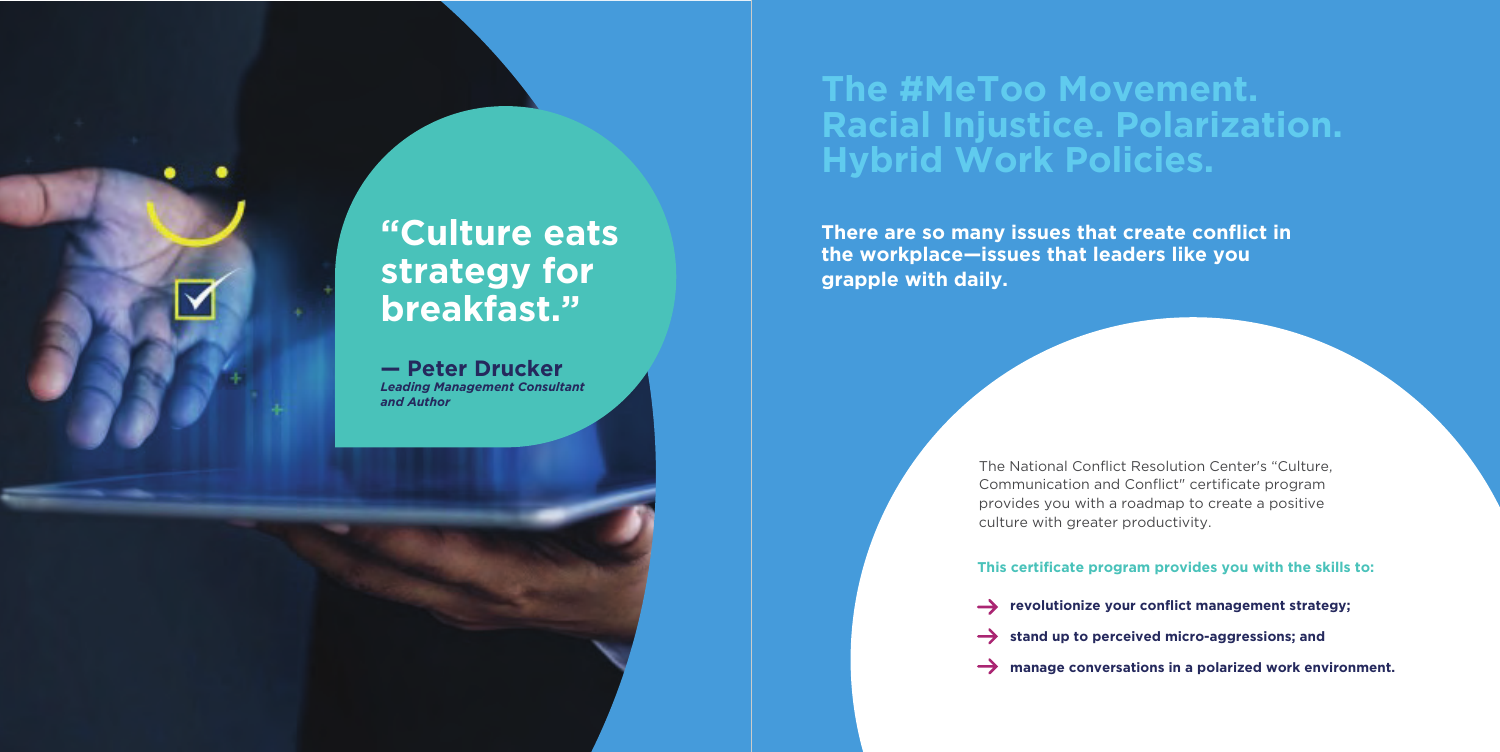**To achieve the certificate, participants will go through four two-hour skill-building workshops, as well as view burst learning videos in between sessions.**



### **THE ARTFUL CONVERSATION**

Discover how to communicate needs in difficult situations—in ways that help build the relationship rather than hurt it. Explore how others perceive and process conflict, and recognize how you can adapt your style to work with others.

#### You will learn to:

- communicate to reduce tension;
- use collaborative, nonconfrontational communication; and
- resolve differences during confrontational dialogue.



#### THE ART OF INCLUSIVE **COMMUNICATION**

Explore your own personal and cultural identities, and learn how these relate to communication styles. Different styles can be the root of communication breakdown; by understanding styles, you can recognize when communication breakdown is happening.

#### You will learn to:

- intervene in conflict situations before they escalate;
- encourage accountability for both the issue and its solution; and
- create strong internal models of healthy behavior.

 $\bullet\bullet\bullet$ 

- confidently handle disagreements;
- integrate a lens of inclusivity; and
- work effectively with different identities.



#### **THE BYSTANDER CHALLENGE**

What is a bystander's role when inappropriate behavior occurs? Empower yourself to have challenging conversations in ways that demonstrate respect, inclusiveness and dignity for everyone involved.

#### You will learn to:

- identify the reasons for bystander inaction;
- evaluate situations and decide the best course of action; and
- speak up effectively when you encounter red-flag behavior.





The Exchange is a structured process for resolving conflicts that empowers participants to be fully engaged in problem-solving while also valuing all interests (interests of the organization, leader and each participant).

#### You will learn to: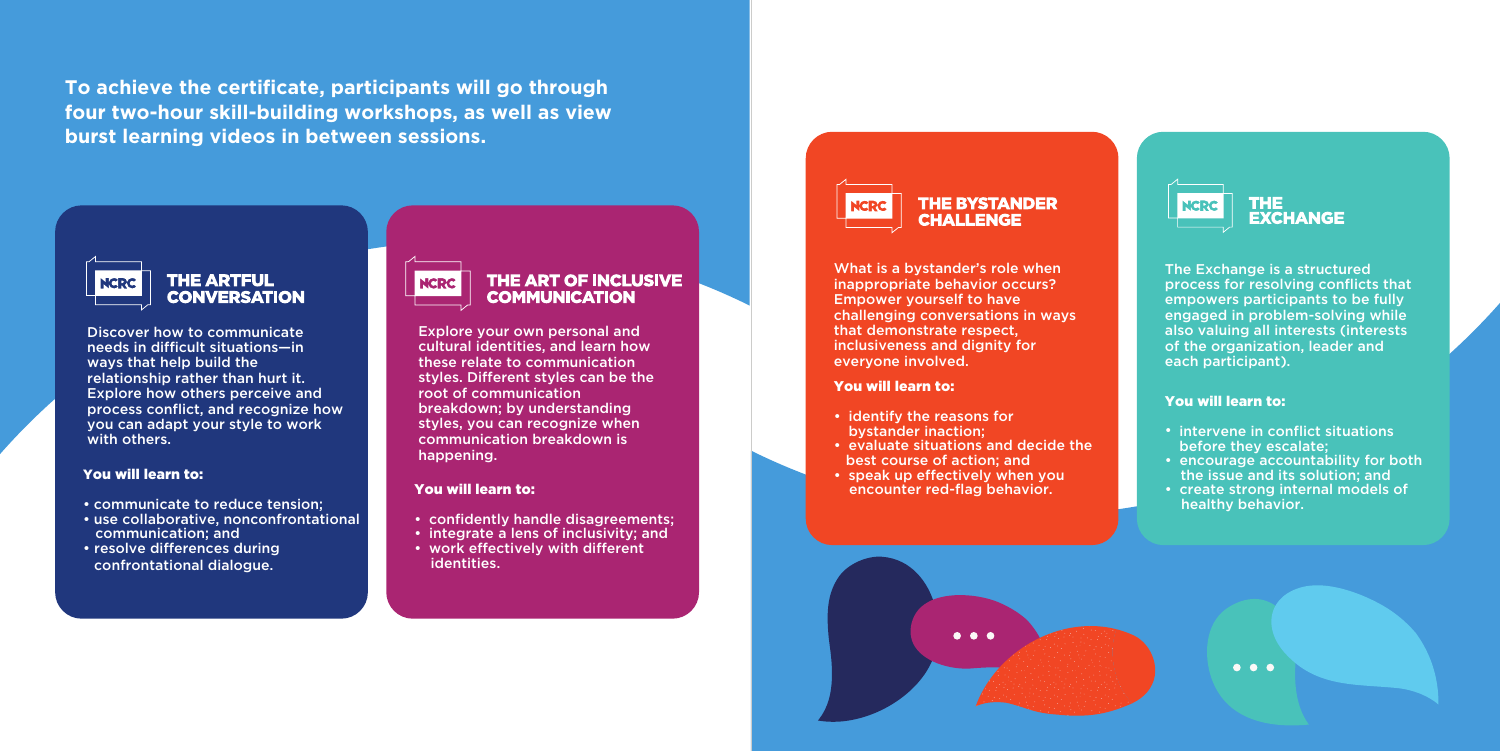### **and many more.**







### The Washington Post



### **FAST GMPANY**



**BUSINESS INSIDER**